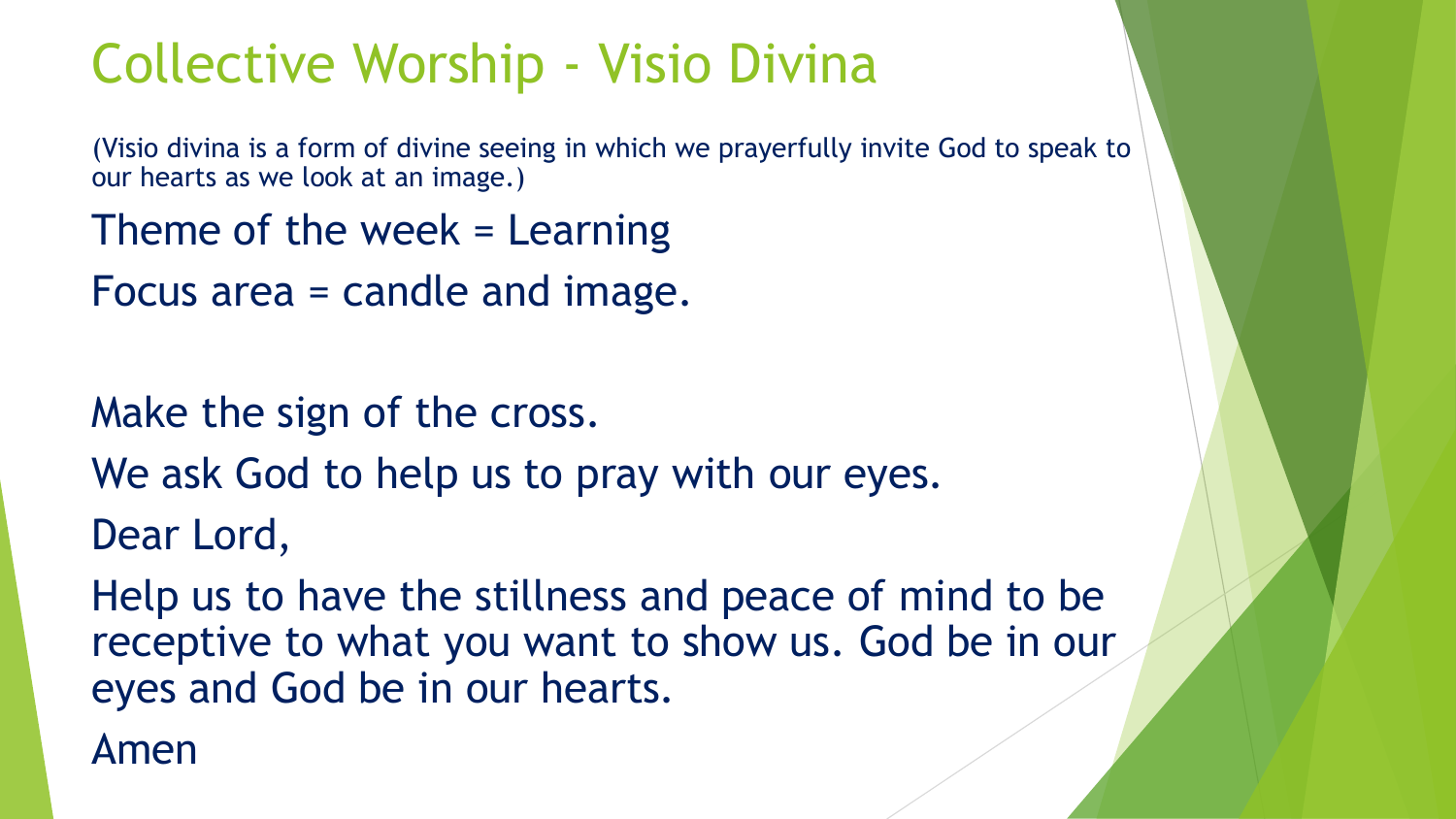

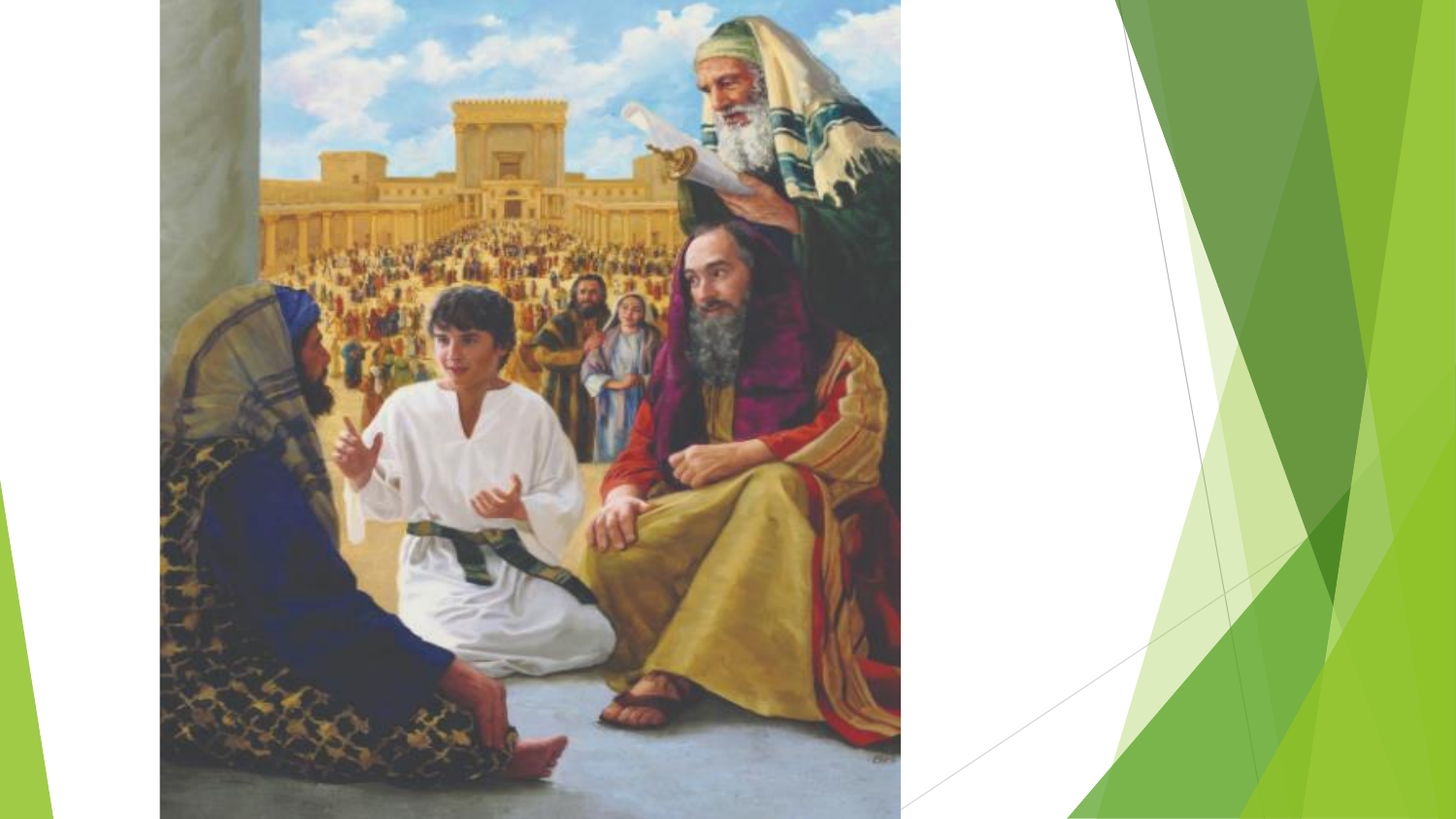### Notes

#### This is an image based on Jesus as a boy in the Temple.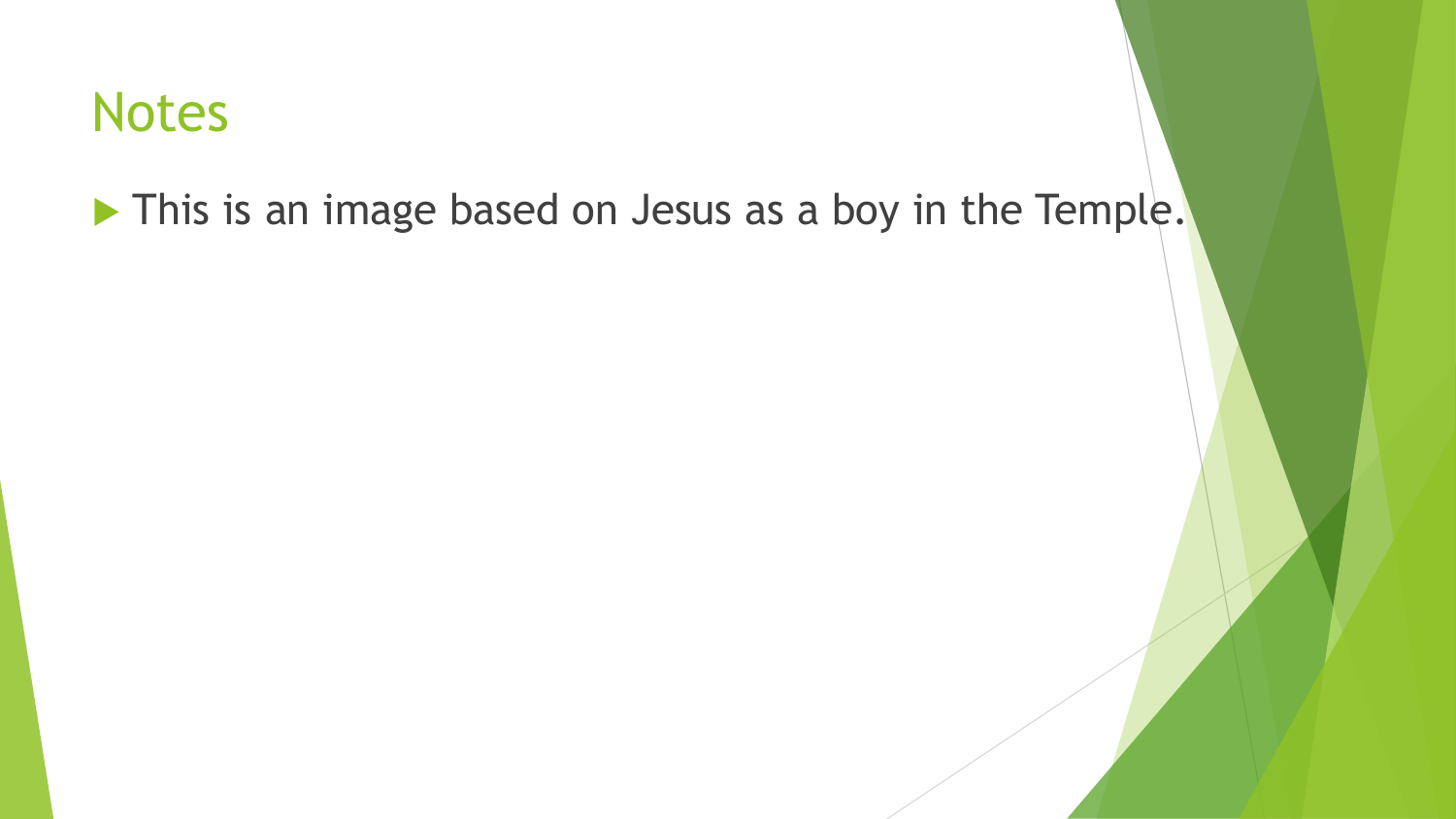Music - Relaxing Music with Birds Singing - [Beautiful Piano Music & Guitar Music by Soothing](https://www.youtube.com/watch?v=FMrtSHAAPhM)  Relaxation – YouTube

Teacher guides the class:

1] Open your eyes and look at the part of the image you have selected. Let your eyes pause and focus on the part of the image you're first drawn to.

Gaze upon just that part of the image for a minute or two. Now close your eyes, still seeing that part of the image in your mind.

2] Slowly open your eyes and now look upon the whole image. Gaze upon the whole image, allowing it to draw forth a word, an emotion, or an image in your mind.

What can this picture tell us about learning? What does Jesus teach us about learning? What type of Jesus was he?

Draw a picture of something Jesus has taught you.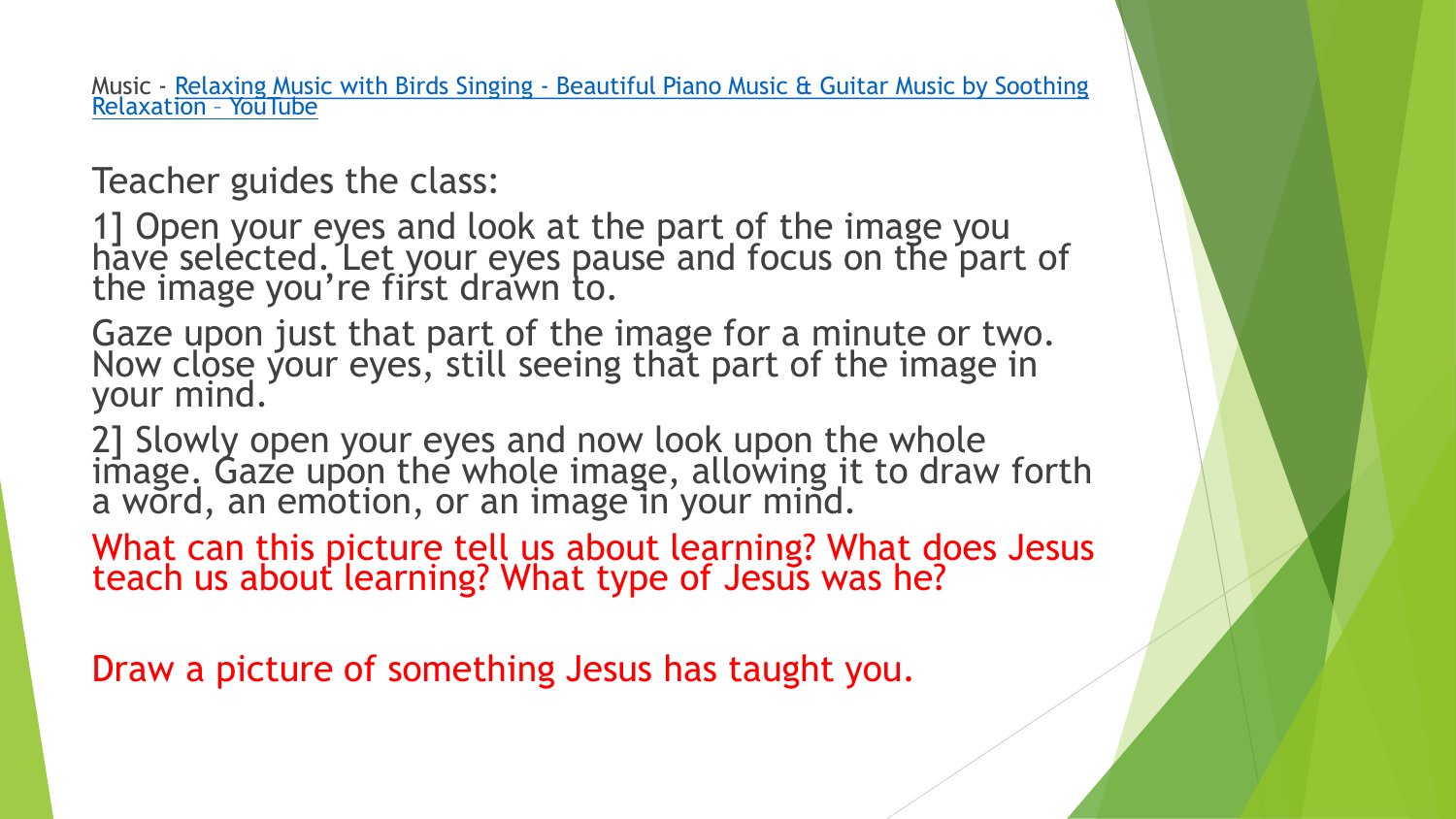# Jesus has taught

## me.....